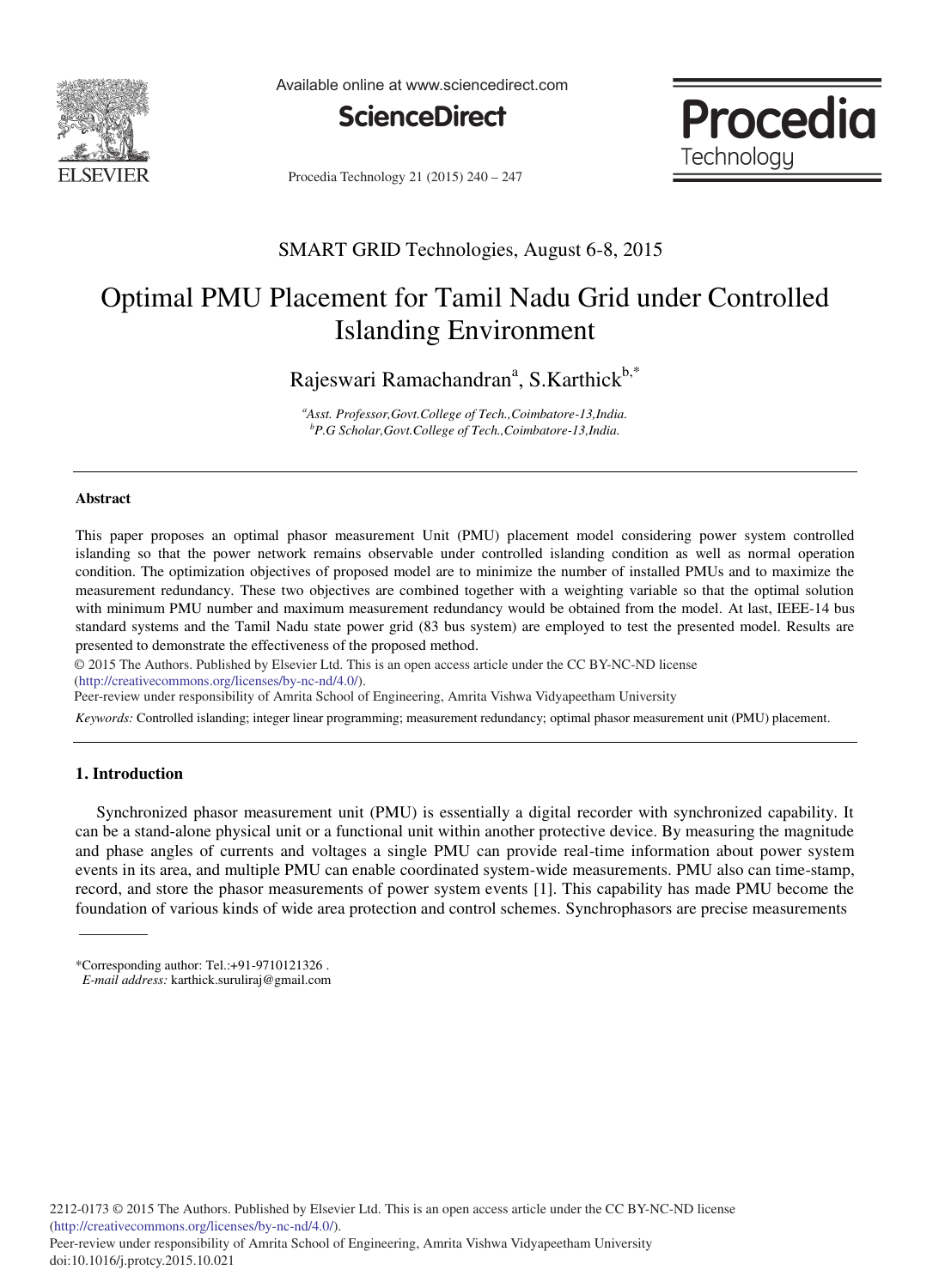of the A lot of PMU potential applications in power system monitoring, protection, and control have been studied since it was introduced in mid-1980s. Specially, in recent years, PMUs have been and extensively used or proposed to be used in many applications in the area of power system protection and control with the cost reduction of PMUs and power systems and are obtained from PMUs. PMUs measure voltage, current, and frequency in terms of magnitude and phasor angle at a very high speed (usually 30 measurements per second)[2]. Each phasor measurement recorded by PMU devices is time-stamped based on universal standard time, such that phasors measured by different PMUs installed in different locations can be synchronized by aligning time stamps.

However, PMU and its associated communication facilities are costly. Furthermore, the voltage phasor of the bus incident to the bus with PMU installed can be computed with branch parameter and branch current phasor measurement [3]. So it is neither economical nor necessary to install PMUs at all system buses. Thus, one of the important issues is to find the optimal number and placement of PMUs.

 Optimal PMU placement (OPP) is firstly attempted in [4], formulating as a combinatorial optimization problem of minimizing the PMU number for system observability. In [5], an integer programming formulation of OPP problem is proposed with the presence of conventional measurements. A generalized integer linear programming (ILP) formulation for OPP is presented in [6]. Generally, the existing OPP models concerns about the determination of minimum number and optimal location set of PMUs, ensuring that the entire power system remains a single observable island [7]. In another word, these models can only handle the cases in which the power system is operated as a single and integrated network. However, some severe faults may lead parts of the network to angle, frequency or voltage instability. In that case, trying to maintain system integrity and operate the system entirely interconnected is very difficult and may cause propagation of local weaknesses to other parts of the system [8]. As a solution, controlled islanding (CI) is employed by system operators, in which the interconnected power system is separated into several planned islands prior to catastrophic events [9], [10]. After system splitting, wide area blackout can be avoided because the local instability is isolated and prevented from further spreading [11]. In order to operate each island with power balancing and stability after controlled islanding, it is essential to provide an OPP scheme which can keep the network observable for the post-islanding condition as well as normal condition.

 In this paper , an ILP model of OPP considering controlled islanding (OPP-CI) is proposed. This model is able to determine the minimal number and optimal location set of PMUs in order to provide the full network observability in normal operation as well as in controlled islanding scenario. To distinguish multiple optimal solutions, measurement redundancy is incorporated into the optimization objective. The performance of the proposed new model is assessed using IEEE-14 bus standard systems and a Tamil Nadu state power grid system.

### **2. OPP using integer linear programming**

 Integer Linear Programming (ILP) is a mathematical optimization method for getting an optimal outcome from a given mathematical objective function, subject to some linear inequality constraints. In this paper ILP is used for finding the minimum set of PMUs for a given power grid to achieve its complete observability. The objective of the PMU placement problem is that a bus will be reached by at least one PMU. Two assumptions are made before applying ILP for PMU placement. First, there is no constraint on the number measuring channels for the PMU, i.e., a PMU can measure the current phasors from any number of branches that are connected to it. Second, there are no problems with the availability of the communication system. i.e., all buses are well equipped with communication facilities for the transfer of data from PMUs .

The Program for objective function and constraints of IEEE-14 Bus test systems for complete observability is to create a matrix  $U_{PMU}$ , in such a way that, its entries are defined as

$$
u_{i,j} = 1, \text{ (if i and j are connected)}\tag{1}
$$

In a power system network, the PMU placement at a bus can be seen as a binary decision variable defined as

$$
u_i = \begin{cases} 1 & \text{if } PMU \text{ is placed at bus } i \\ 0 & \text{otherwise} \end{cases}
$$
 (2)

For a system with buses, therefore, the optimal PMU placement problem can be formulated as an integer linear programming problem as follows:

$$
min F_I = \sum_{i=1}^{n} C_i U_i
$$
\n<sup>(3)</sup>

subject to constraints

$$
f_i = \sum_{j=1}^n a \ i, j \ u \ j \ \ge 1 \qquad i = 1, 2, \dots, n \tag{4}
$$